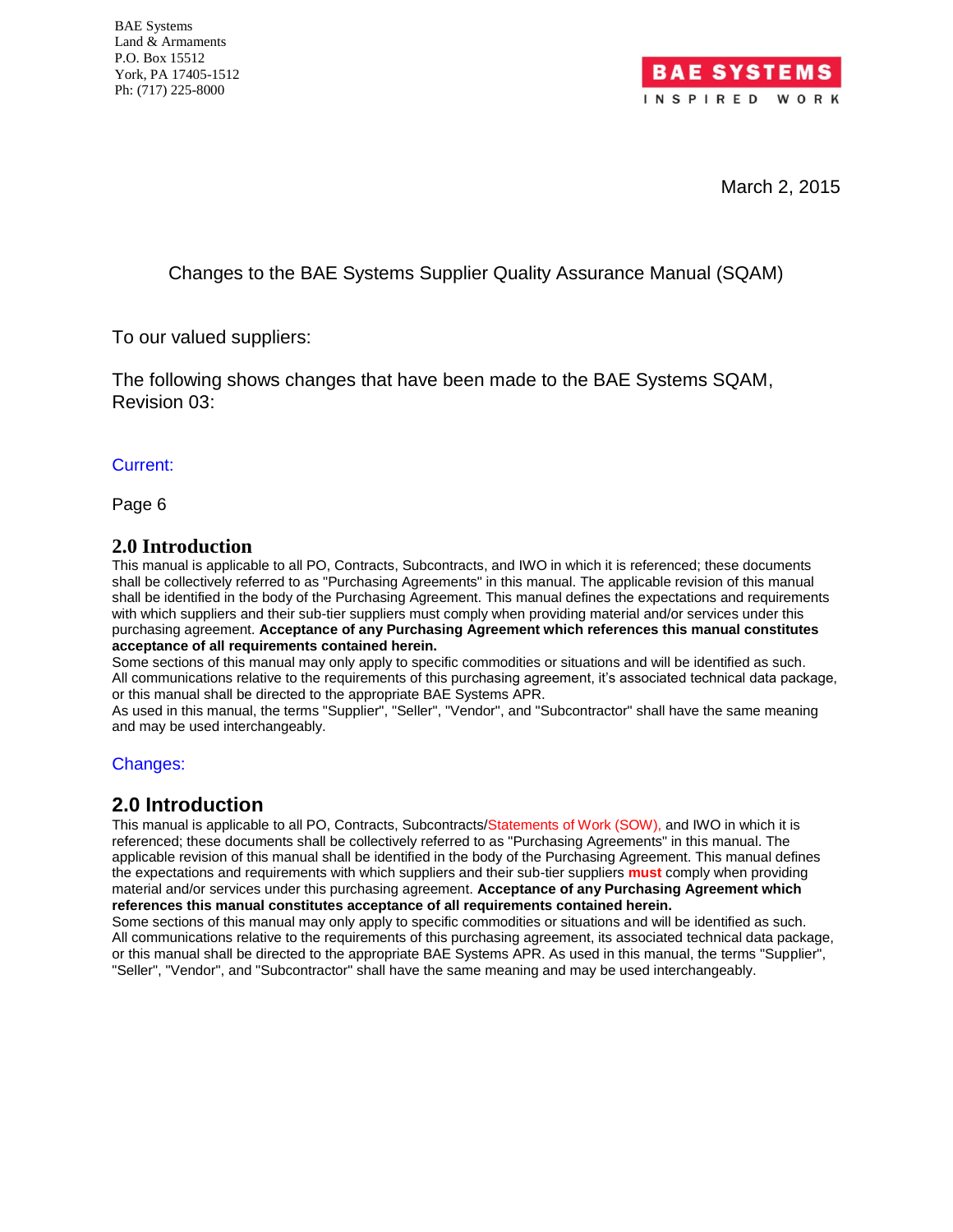

#### Current:

Page 6

# **3.0 Contracts**

#### **3.1 Continuity Planning**

Because of BAE Systems' relationship with its Customer and our sense of responsibility to the war fighter, it is imperative that we deliver quality products in accordance with our customer's schedule. Unforeseen events are a part of our daily life, but our goal is to be as prepared as possible when unforeseen events occur. To this end, BAE Systems requires its suppliers to maintain, and provide upon request, a business continuity plan which will mitigate the risks from events such as floods, fires, earthquakes, and acts of terrorism and permit the Supplier to fulfill their commitments to both BAE Systems and to those who work to protect our freedom.

#### Changes:

#### **3.1 Business Continuity Planning**

Because of BAE Systems' relationship with its Customer and our sense of responsibility to the war fighter, it is imperative that we deliver quality products in accordance with our customer's schedule. Unforeseen events are a part of our daily life, but our goal is to be as prepared as possible when unforeseen events occur. To this end, BAE Systems requires its suppliers to maintain, and provide upon request, a business continuity plan which will mitigate the risks from events such as floods, fires, earthquakes, and acts of terrorism and permit the Supplier to fulfill their commitments to both BAE Systems and to those who work to protect our freedom.

#### Current:

Page 6

#### **3.2 E-business Capabilities**

The Supplier shall have email, internet access, and document scanning capabilities sufficient to communicate electronically and provide/receive documentation in electronic format. Documentation includes, but is not limited to, inspection reports, test reports, material certifications, and process certifications. It is the Supplier's responsibility to ensure that documentation converted from paper to electronic format is legible and complete.

#### Changes:

#### **3.2 E-business Capabilities**

The Supplier shall have email, internet access, and document scanning capabilities sufficient to communicate electronically and provide/receive documentation in electronic format. Documentation includes, but is not limited to, inspection reports, test reports, material certifications, and process certifications. It is the Supplier's responsibility to ensure that documentation converted from paper to electronic format is **legible and complete.**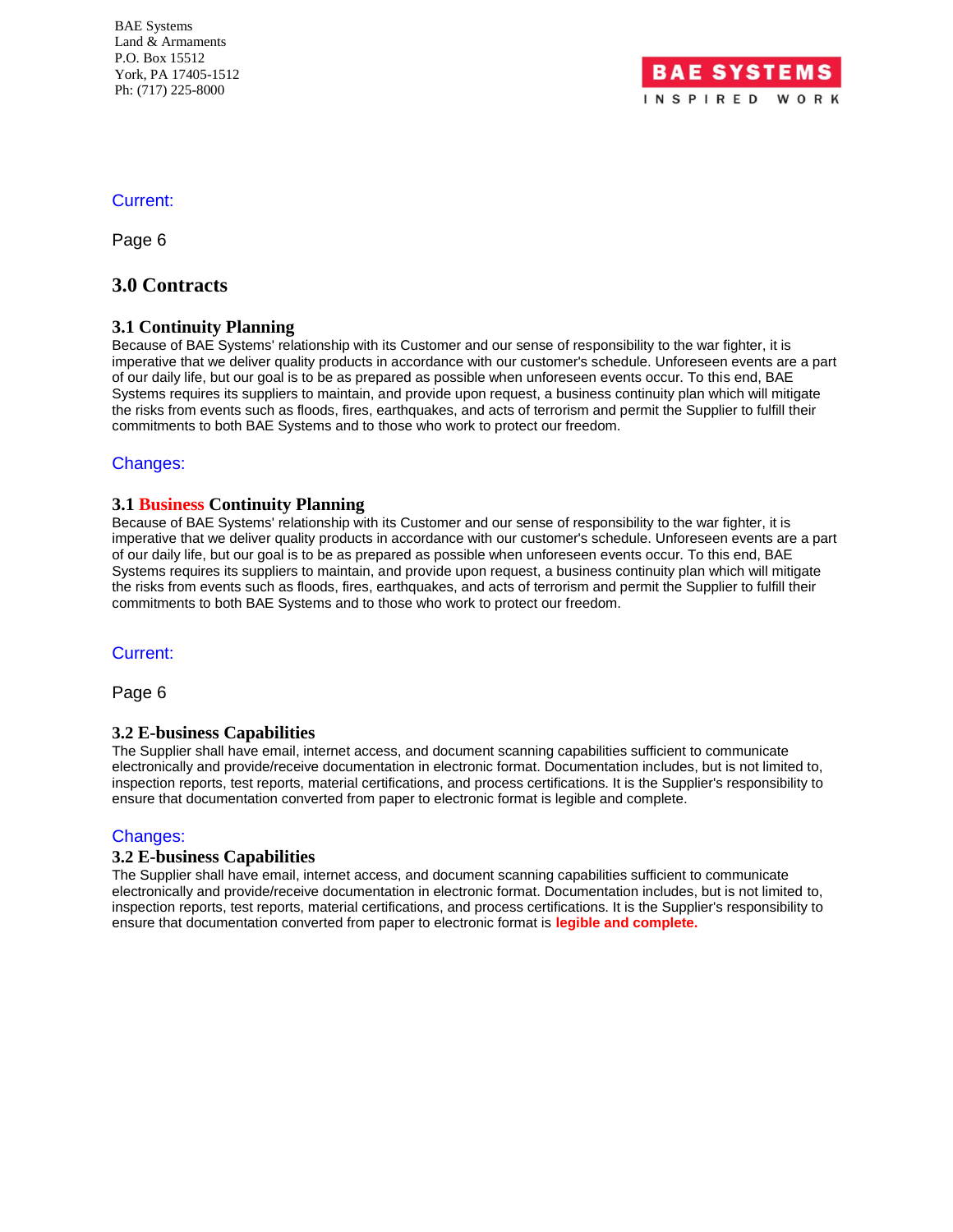#### Current:

Page 6

#### **3.3 Notification Responsibilities**

The Supplier shall notify their APR in writing in the event that any one of the following occurs:

- Change to/relocation of supplier's facility
- Change in quality systems or operations management
- Any change affecting a PPAP, FAT, FPI, ISIR, or FAI
- Change to Quality Management System registration, including issuance of a new registration certificate Failure to notify BAE Systems in a timely manner may result in the following:
- On-site inspection by BAE Systems or their representative at the supplier's expense
- Audit of the Supplier's facility at the Supplier's expense
- Withholding of new business opportunities

#### Changes:

#### **3.3 Notification Responsibilities**

The Supplier shall notify their APR in writing in the event that any one of the following occurs:

- Change to/relocation of supplier's facility
- Change in quality systems or operations management
- Any change to the manufacturing process

• Change to Quality Management System registration, including issuance of a new registration certificate

- Failure to notify BAE Systems in a timely manner may result in the following:
- On-site inspection by BAE Systems or their representative at the supplier's expense
- Audit of the Supplier's facility at the Supplier's expense
- Withholding of new business opportunities

# Current:

Page 7

#### **3.4 Confidentiality**

When the Supplier has been given access to BAE Systems proprietary information, the Supplier shall take such steps as are necessary to minimize the exposure of that information within its facility and to prevent said information from unintended exposure to third-parties.

In the event that a Non-disclosure Agreement (NDA) is entered into between the Supplier and BAE Systems, the Supplier shall contact BAE Systems prior to passing proprietary information to a sub-tier supplier to determine if a separate NDA is required between BAE Systems and the sub-tier supplier.

#### Changes:

#### **3.4 Confidentiality**

When the Supplier has been given access to BAE Systems proprietary information, the Supplier shall take such steps as are necessary to minimize the exposure of that information within its facility and to prevent said information from unintended exposure to third-parties. If the supplier determines that proprietary/confidential information has been or may have been compromised, they shall notify the BAE Systems APR immediately.

In the event that a Non-disclosure Agreement (NDA) is entered into between the Supplier and BAE Systems, the Supplier shall contact BAE Systems prior to passing proprietary information to a sub-tier supplier to determine if a separate NDA is required between BAE Systems and the sub-tier supplier.

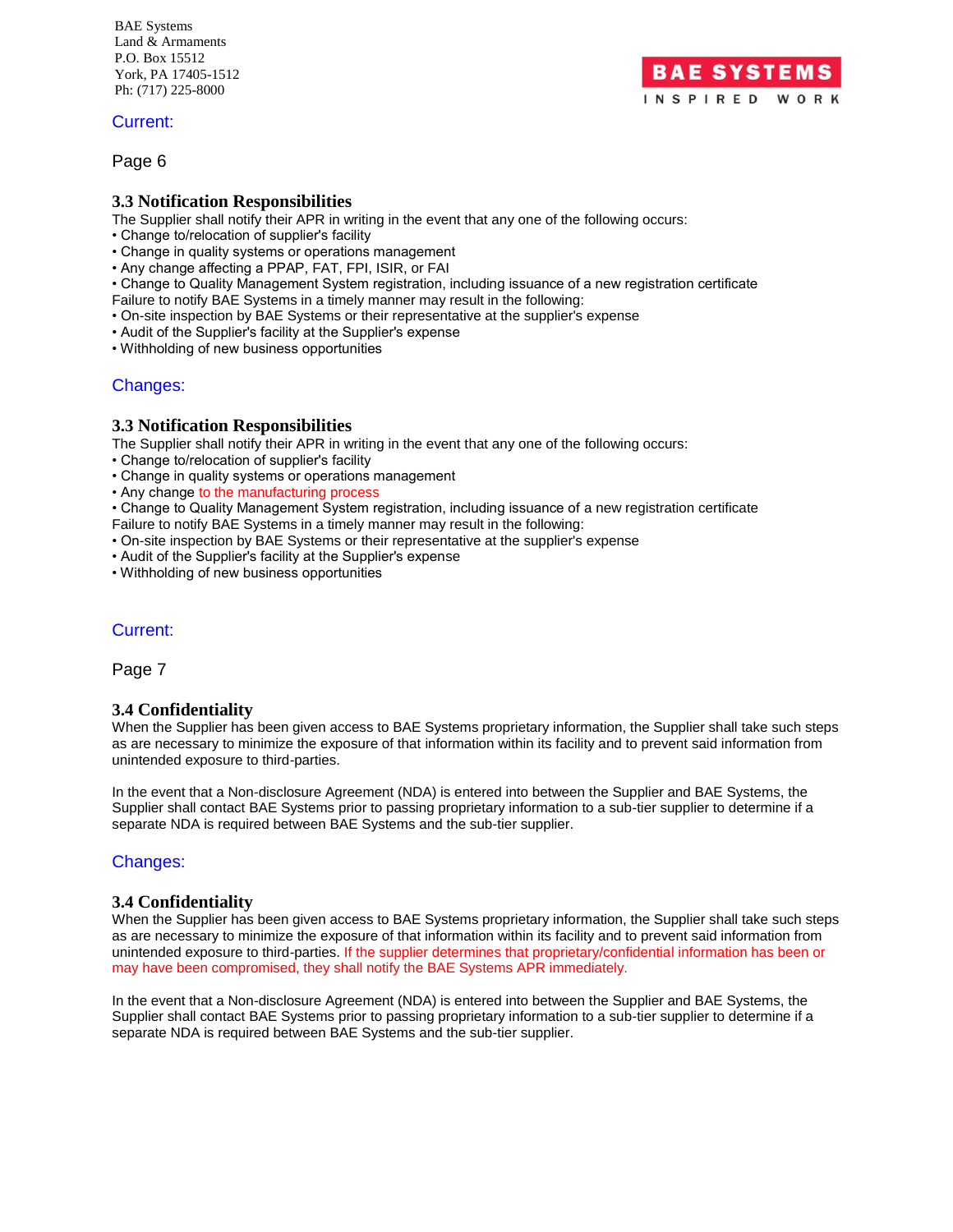## Current:

Page 7

# **3.5 Control of BAE Systems-furnished Property**

For any property furnished to the Supplier by BAE Systems (materials, tooling, product, etc.) the Supplier shall perform the following actions:

- Maintain a system to ensure the adequate control and protection of all furnished property
- Plainly mark or otherwise adequately identify furnished property as the property of BAE Systems
- Safely store all furnished property separately and apart from the Supplier's property
- Keep all furnished property in the supplier's possession and/or control in good and serviceable condition (including the performance of calibration and preventative maintenance) and free of liens and encumbrances
- Unless the property is modified as part of the Supplier's normal manufacturing process, property should be returned in the same condition as originally received by the Supplier, reasonable wear and tear excepted.

BAE Systems reseNes the right to audit the Supplier's Customer-furnished Property management system as necessary to ensure compliance to this requirement.

# Changes:

# 3.5 **Control of BAE Systems-furnished Property**

For any property furnished to the Supplier by BAE Systems (materials, tooling, product, etc.) the Supplier shall perform the following actions:

- Maintain a system to ensure the adequate control and protection of all furnished property
- Plainly mark or otherwise adequately identify furnished property as the property of BAE Systems
- Safely store all furnished property separately and apart from the Supplier's property
- Keep all furnished property in the supplier's possession and/or control in good and serviceable condition (including the performance of calibration and preventative maintenance) and free of liens and encumbrances
- Unless the property is modified as part of the Supplier's normal manufacturing process, property should be returned in the same condition as originally received by the Supplier, reasonable wear and tear excepted.
- All GFM/GFE and BAE Systems Property furnished for this order must be recoverable and returned to BAE Systems when directed
- Any property furnished by BAE Systems shall not be used in the execution of contracts for any other customer without prior written permission from BAE Systems

BAE Systems reserves the right to audit the Supplier's Customer-furnished Property Management System as necessary to ensure compliance to this requirement.

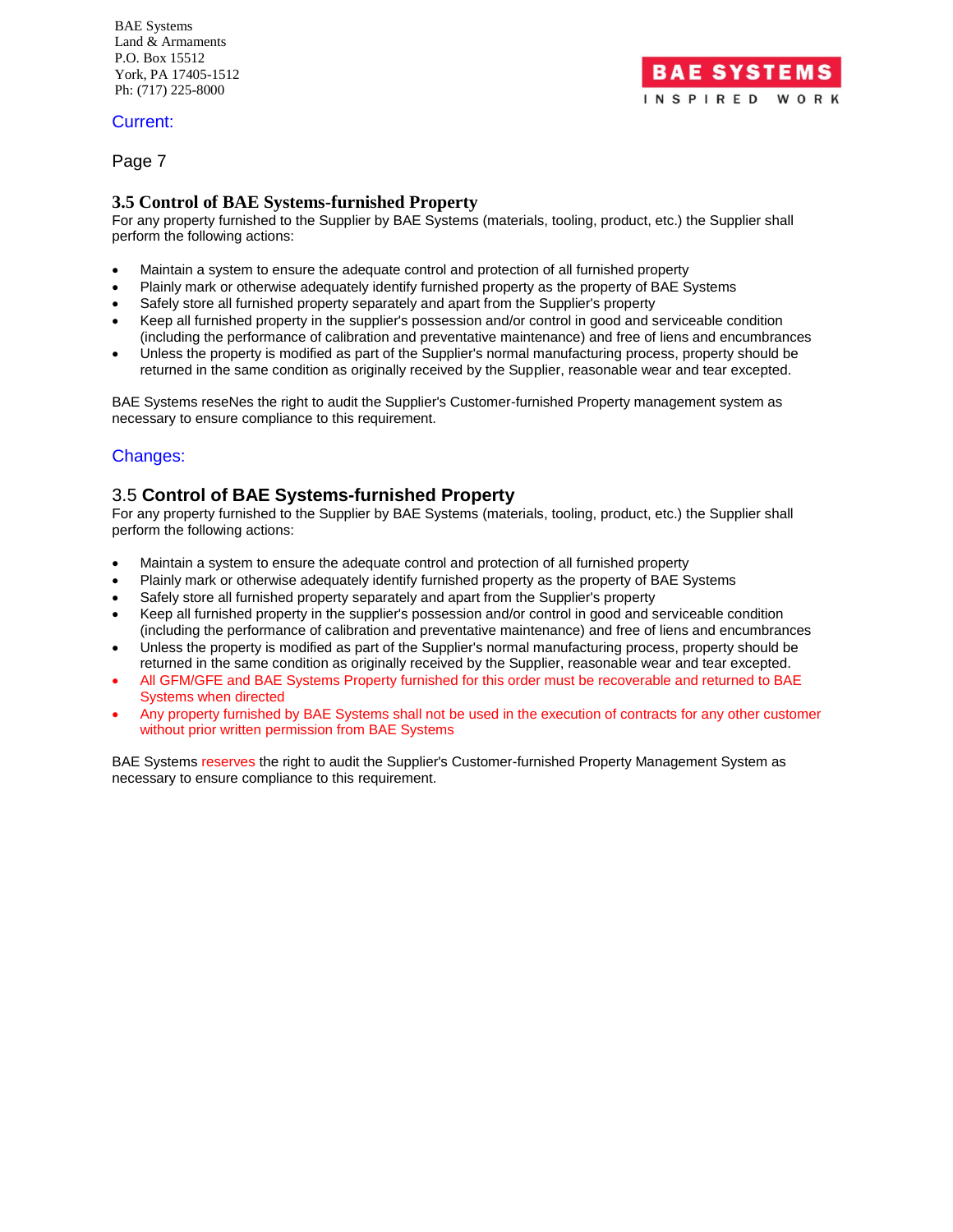Current:

Page 8

# **4.0 Order of Precedence**

In the event of a conflict between the requirements contained within this purchasing agreement, the following order of precedence shall apply:

- Authorized changes to the purchasing agreement
- Purchasing Agreement
- Contract Deliverable Requirements (CDR)
- Supplier Quality Assurance Manual (SQAM)
- Authorized Changes to the Drawing(s) (i.e. ADCN, NOR, etc.)
- Drawing(s)
- Applicable Acceptance and Quality Specifications (Performance Specification, QAP, SQAP, QAR, etc.)
- Specifications cited on the Drawing
- Documents cited within Specifications

Comments: From the Inc. T&Cs **3. PRECEDENCE** 

Any inconsistencies in this Contract shall be resolved in accordance with the following descending order of precedence:

(1) Face of the Purchase Order, release document or schedule, (which shall include continuation sheets), as applicable, to include any special provisions;

- (2) Any master-type agreement (such as corporate, operating group, or blanket agreements);
- (3) Representations and certifications;
- (4) Any supplemental terms and conditions incorporated by reference under provision 12;
- (5) These terms and conditions;
- (6) Statement of work; and
- (7) Specifications or drawings.

# Changes:

# **4.0 Order of Precedence**

In the event of a conflict between the requirements contained within this purchasing agreement, the following order of precedence shall apply:

- Authorized changes to the purchasing agreement
- Purchasing Agreement
- Contract Deliverable Requirements (CDR), 095871
- Supplier Quality Assurance Manual (SQAM), 095870
- Authorized Changes to the Drawing(s) (i.e. ADCN, NOR, etc.)
- Drawing(s)
- Applicable Acceptance and Quality Specifications (Performance Specification, QAP, SQAP, QAR, etc.)
- Specifications cited on the Drawing
- Documents cited within Specifications

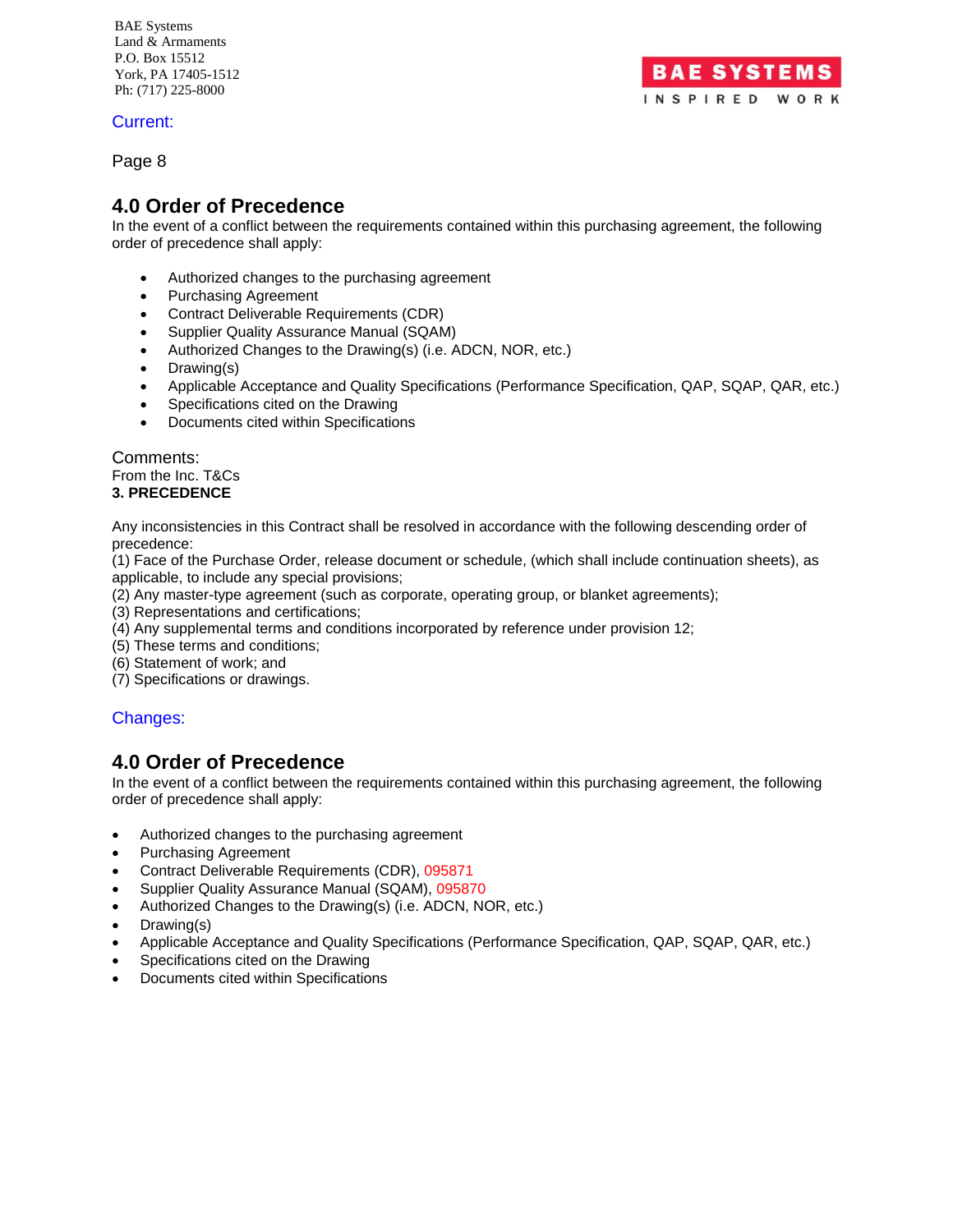#### Current:

Page 8

# **5.1 Revision Levels**

Unless the Purchasing Agreement specifies usage of an earlier version, the latest revision of specifications/standards referenced in the technical data package applies.

# Changes:

# **5.1 Revision Levels**

Unless the Purchasing Agreement specifies usage of an earlier version, the latest revision/ supersession of specifications/standards referenced in the technical data package at the time the purchasing agreement is released applies.

# Current:

Page 8

# **5.2 Requests for Information/Request for Change**

All requests for information/clarification and requests for change should be directed to the APR and respective Supplier Quality representative. VIR, form number UA-111/097908, is required to formally request the information/change and will be available through the APR. The Supplier is not authorized to incorporate any changes until formal approval is received via a change to the purchasing agreement.

# Changes:

#### **5.2 Requests for Information/Request for Change/Material Disposition**

All requests for information/clarification, and requests for change, and requests for disposition of nonconforming material should be directed to the APR and respective Supplier Quality representative. VIR, form number UA- 111/097908, is required to formally request the information/change/material disposition and will be available through the APR Purchasing website. The Supplier is not authorized to incorporate any changes until formal approval is received via a change to the purchasing agreement.

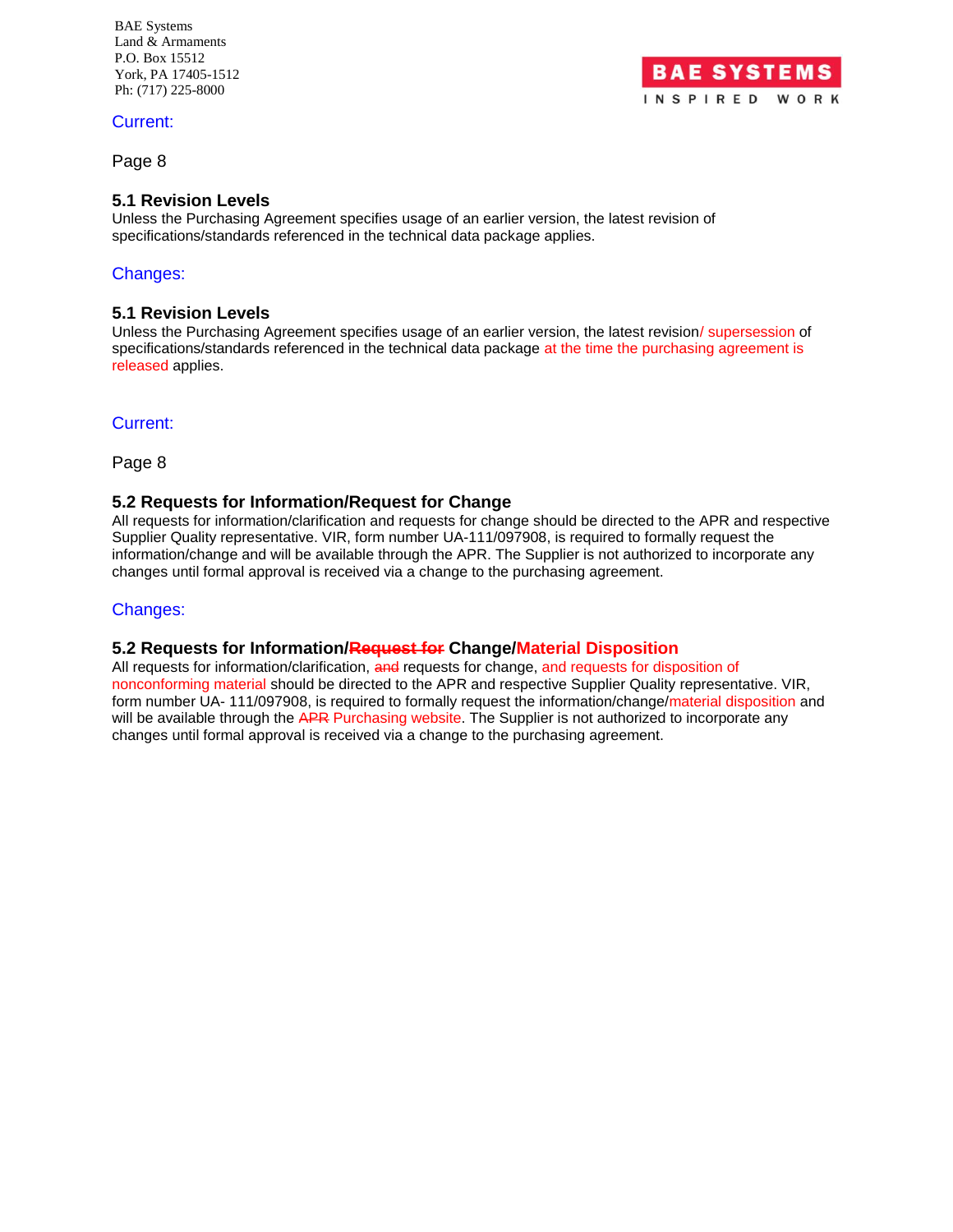## Current:

Page 9

## **6.1 Sub-tier Management**

The Supplier assumes all responsibility for the end-item deliverables and any associated documentation. In the event that a third party is used in the execution of this purchasing agreement, the Supplier is responsible to:

BAE SYSTEM INSPIRED WORK

- manage that sub-tier supplier
- ensure that, where required by paragraph 7.1 and its subparagraphs, that only approved suppliers are used for special processes
- flow down the requirements of this manual and all relevant/directed purchasing agreement requirements
- provide sub-tier documentation upon request by BAE Systems
- ensure timely response from the sub-tier supplier if corrective action becomes necessary

At no time will BAE Systems actively engage a sub-tier supplier without first notifying the Supplier.

#### Changes:

#### **6.1 Sub-tier Management**

The Supplier assumes all responsibility for the end-item deliverables and any associated documentation. In the event that a third party is used in the execution of this purchasing agreement, the Supplier is responsible to:

- manage that sub-tier supplier
- ensure that, where required by paragraph 7.1 and its subparagraphs, that only **suppliers** approved **by BAE Systems Platforms and Solutions suppliers or by an accredited third party, such as NADCAP,** are used for special processes
- flow down the requirements of this manual and all relevant/directed purchasing agreement requirements
- provide sub-tier documentation upon request by BAE Systems
- ensure timely response from the sub-tier supplier if corrective action becomes necessary

At no time will BAE Systems actively engage a sub-tier supplier without first notifying the Supplier.

# Current:

Page 9

#### **6.2 Source Controlled Drawings/Vendor Item Drawings**

Drawings identified as "Source Controlled" contain a list of approved source(s) of supply. The Supplier is required to purchase these items from an approved source.

Drawings identified as "Vendor Item" contain a list of recommended source(s) of supply. The Supplier is recommended to purchase these items from the recommended source(s).

Where the approved/recommended supplier cannot be used, written authorization from BAE Systems is required prior to purchasing material from an unapproved source.

# Changes:

#### **6.2 Source Controlled Drawings/Vendor Item Drawings**

Drawings identified as "Source Controlled" contain a list of approved source(s) of supply. The Supplier is required to purchase these items from an approved source. Where the approved/recommended supplier cannot be used, written authorization from BAE Systems is required prior to purchasing material from an unapproved source.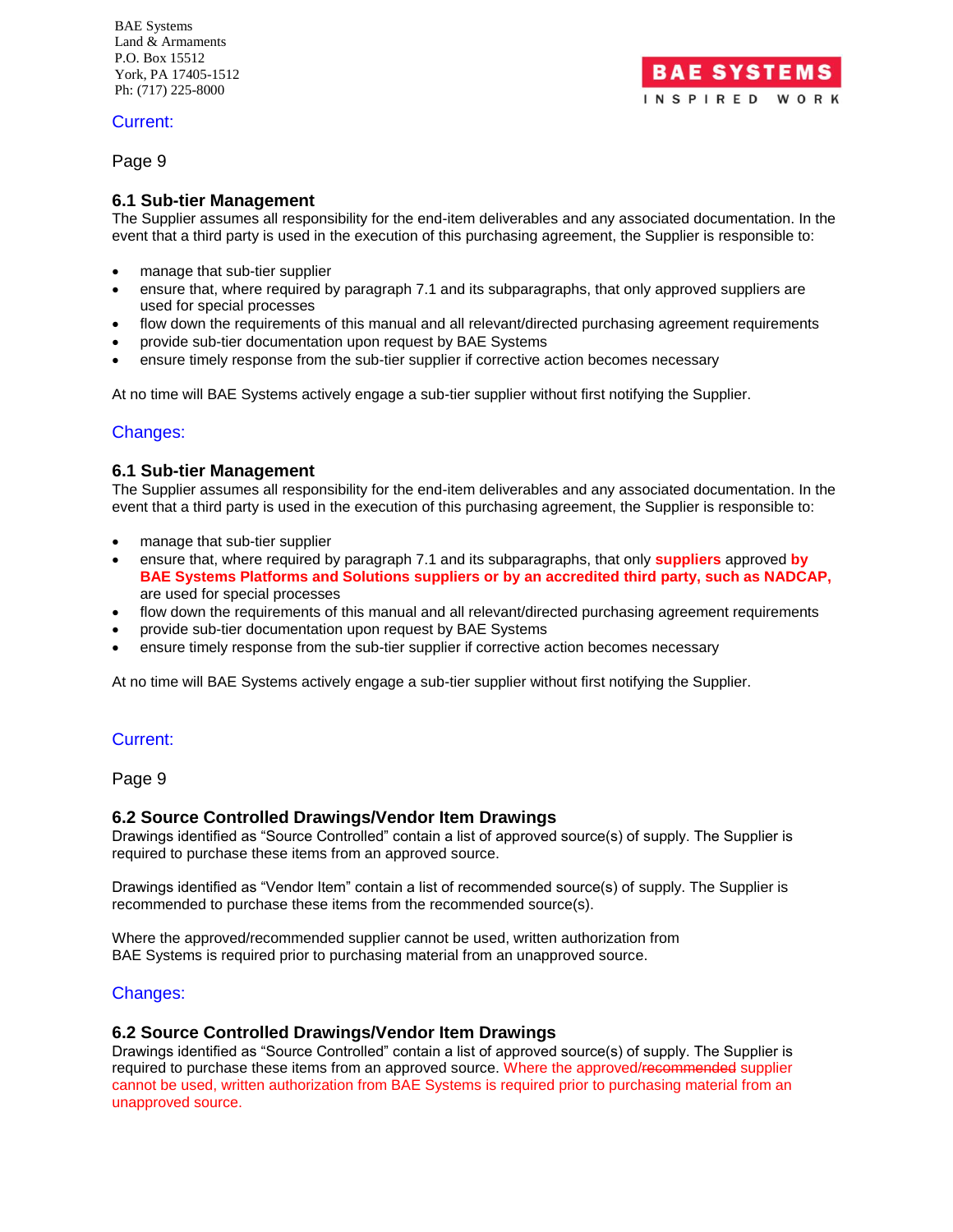

Drawings identified as "Vendor Item" contain a list of recommended source(s) of supply. The Supplier is recommended to purchase these items from the recommended source(s).

Where the approved/recommended supplier cannot be used, written authorization from BAE Systems is required prior to purchasing material from an unapproved source.

## Current:

Page 10

# **6.5 Bearings**

The Supplier shall adhere to the requirements of DFAR 252.225-7016 for all ball and roller bearings supplied under this Purchasing Agreement. The most recent revision of the DFAR clause is stated below however the Supplier shall adhere to the latest revision as of the issuance of their Purchasing Agreement.

For bearing assemblies requiring the application of grease, the Supplier shall submit a certificate stating the type of grease used and affirming that the grease was applied.

DFAR 252.225-7016 Restriction on Acquisition of Ball and Roller Bearings

As prescribed in 225.7009-5, use the following clause:

RESTRICTION ON ACQUISITION OF BALL AND ROLLER BEARINGS (MAR 2006)

(a) Definitions. As used in this clause

(1) "Bearing components" means the bearing element, retainer, inner race, or outer race.

(2) "Component," other than bearing components, means any item supplied to the Government as part of an end product or of another component.

(3) "End product" means supplies delivered under a line item of this contract.

(b) Except as provided in paragraph (c) of this clause, all ball and roller bearings and ball and roller bearing components delivered under this contract, either as end items or components of end items, shall be wholly manufactured in the United States, its outlying areas, or Canada. Unless otherwise specified in this contract, raw materials, such as preformed bar, tube, or rod stock and lubricants, need not be mined or produced in the United States, its outlying areas, or Canada.

(c) The restriction in paragraph (b) of this clause does not apply to ball or roller bearings that are acquired as- (1) Commercial components of a noncommercial end product; or

(2) Commercial or noncommercial components of a commercial component of a noncommercial end product.

(d) The restriction in paragraph (b) of this clause may be waived upon request from the Contractor in accordance with subsection 225.7009-4 of the Defense Federal Acquisition Regulation Supplement.

(e) If this contract includes DFARS clause [252.225-7009,](http://www.acq.osd.mil/dpap/dars/dfars/html/current/252225.htm#252.225-7009) Restriction on Acquisition of Certain Articles Containing Specialty Metals, all bearings that contain specialty metals, as defined in that clause, must

meet the requirements of that clause.

(f) The Contractor shall insert the substance of this clause, including this paragraph (f) in all subcontracts, except those for

(1) Commercial items; or

(2) Items that do not contain ball or roller bearings.

(End of clause)

# Changes:

#### **6.5 Bearings**

The Supplier shall adhere to the requirements of DFAR 252.225-7016 for all ball and roller bearings supplied under this Purchasing Agreement. The most recent revision of the DFAR clause is stated below however the Supplier shall adhere to the latest revision as of the issuance of their Purchasing Agreement.

**For bearing assemblies requiring the application of grease, the Supplier shall submit a certificate stating the type of grease used and affirming that the grease was applied.**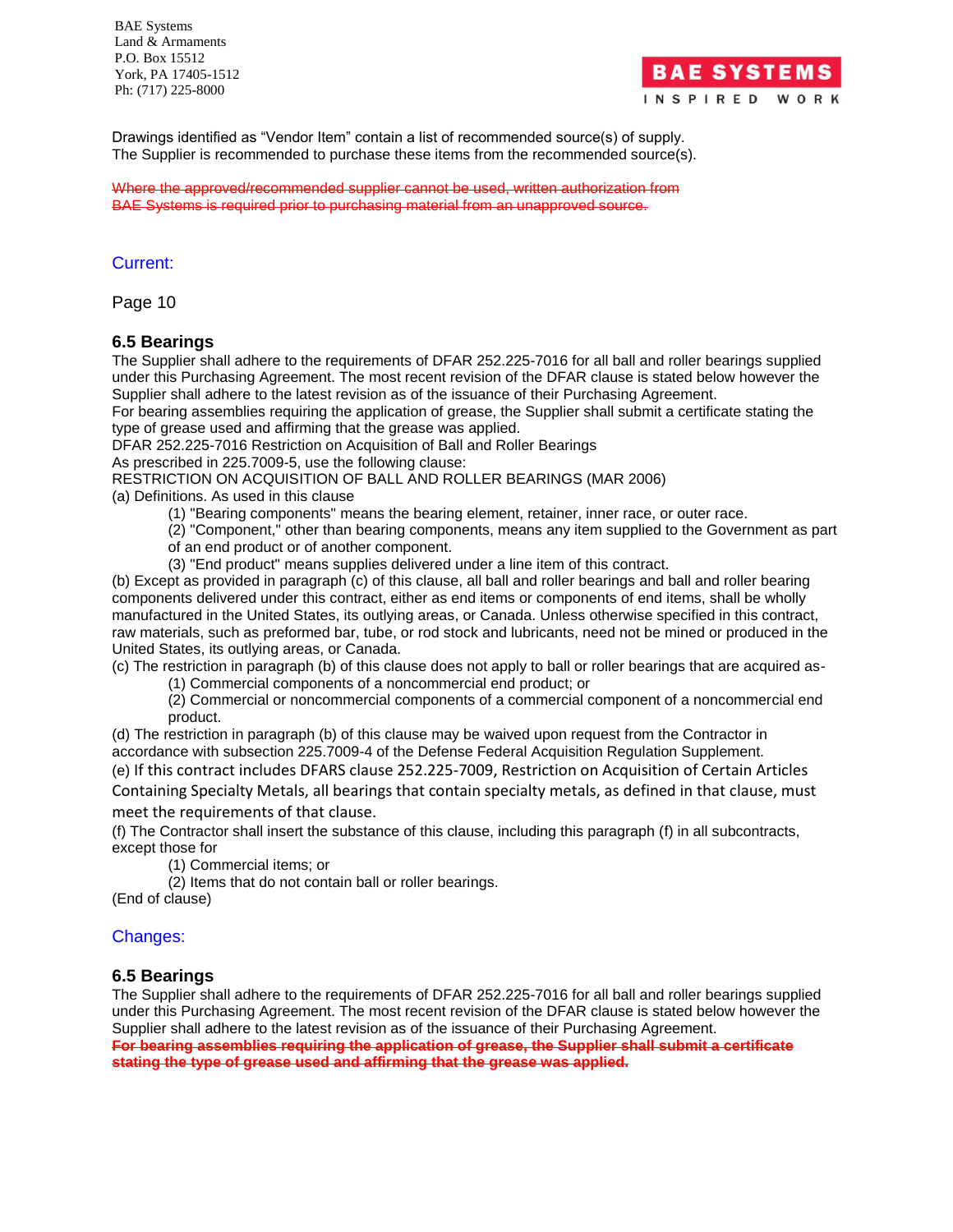

# Current:

Page 12

## **7.1.1 General Special Process Requirements**

For suppliers providing items which require special processing, the Supplier shall:

- Notify the BAE Systems' APR prior to the start of a new special process to determine if auditing/prior approval is required. Where prior approval is required through either a CDR or through the TDP, the Supplier shall not start processing parts until written authorization has been received. This applies to both processes performed in-house and by sub-tier suppliers.
- Maintain training/certification documentation for operators and inspectors in support of the special process being performed and make those records available to BAE Systems upon request. Operators/Inspectors performing NDE, soldering, and/or welding/brazing shall be certified to the proper level as identified in the specifications called out in the TDP of the purchase agreement.
- Maintain special process procedures/work instructions with revision control
- Maintain objective evidence of product compliance to the relevant specification(s) governing that special process

Additional requirements for certain special processes may be applicable through the purchasing agreement.

# Changes:

#### **7.1.1 General Special Process Requirements**

For suppliers providing items which require special processing, the Supplier shall:

- Notify the BAE Systems' APR prior to the start of a new special process to determine if auditing/prior approval is required. Where prior approval is required through either a CDR or through the TDP, the Supplier shall not start processing parts until written authorization has been received. This applies to both processes performed in-house and by sub-tier suppliers.
- Maintain training/certification documentation for operators and inspectors in support of the special process being performed and make those records available to BAE Systems upon request. Operators/Inspectors performing NDE, soldering, and/or welding/brazing shall be certified to the proper level as identified in the specifications called out in the TDP of the purchase agreement.
- Maintain special process procedures/work instructions with revision control
- Maintain objective evidence of product compliance to the relevant specification(s) governing that special process

Additional requirements for certain special processes may be applicable through the purchasing agreement.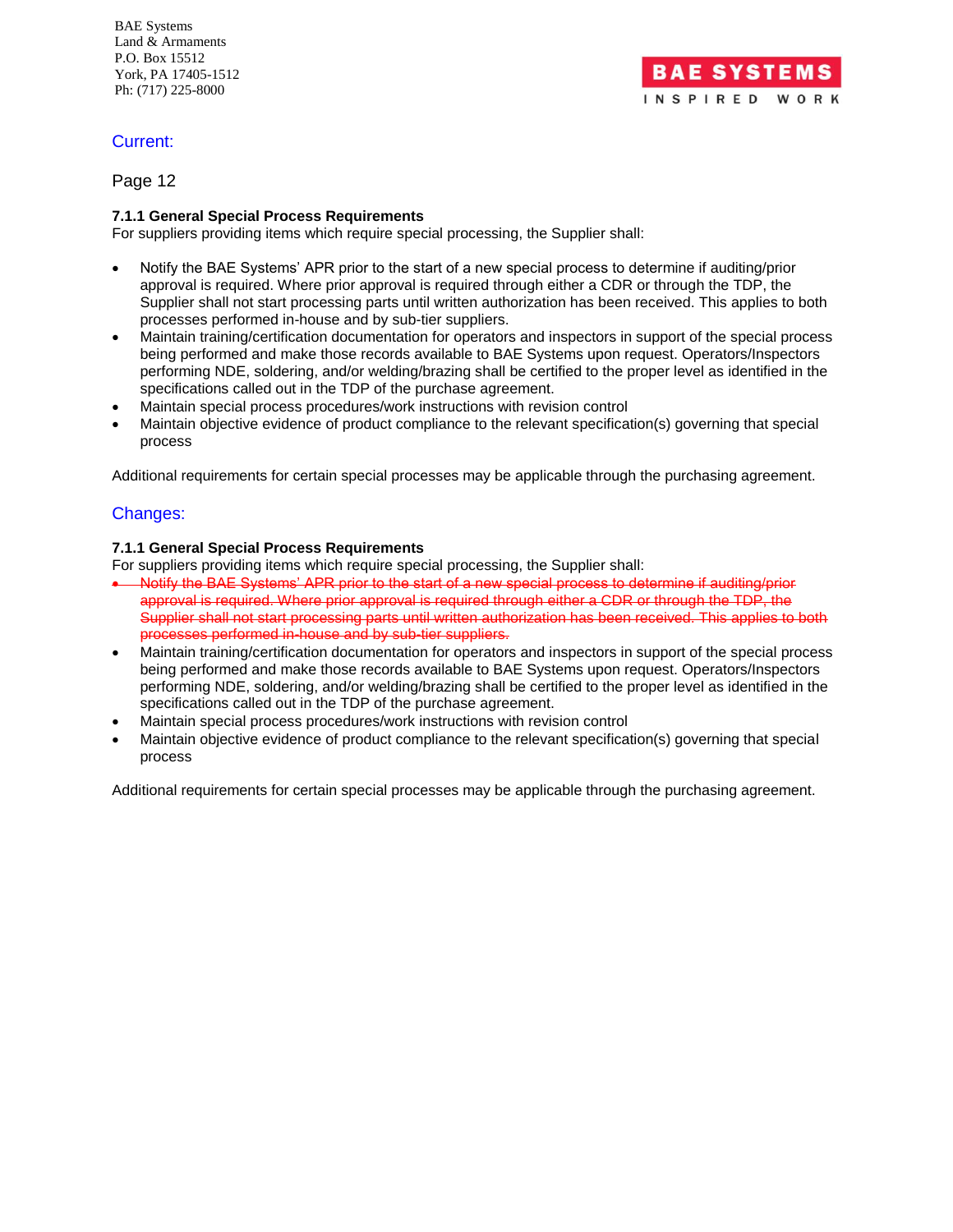#### Current:

Page 12

#### **7.1.2 Chemical Agent Resistant Coating (CARC) Processing**

Processing of CARC-finished parts/assemblies shall be performed only by a BAE Systems approved supplier. The list of approved CARC Finishers can be found at http://www.gsd-purchasing.udlp.com. Parts received which are not finished by an approved supplier will be rejected and reworked by an approved supplier at the supplier's expense.

#### Changes:

#### **7.1.2 Chemical Agent Resistant Coating (CARC) Processing**

Processing of CARC-finished parts/assemblies shall be performed only by a BAE Systems approved supplier. The list of approved CARC Finishers can be found at http://www.gsd-purchasing.udlp.com. Parts received which are not finished by an approved supplier will may be rejected and may be subject to reworked by an approved supplier at the supplier's expense.

# Current:

Page 13

#### **8.1 Supplier Monitoring and Rating**

BAE Systems rates and monitors the performance of its suppliers. A supplier's rating is based upon:

- Part quality rating
- On time delivery
- Supplier's responsiveness to issues
- Corrective action responses

Suppliers who fall below a determined level of performance may be subject to various activities including, but not limited to, audit by BAE Systems, request for a corrective action plan, and/or prohibiting the supplier from receiving new business.

# Changes:

#### **8.1 Supplier Monitoring and Rating**

BAE Systems rates and monitors the performance of its suppliers. A supplier's rating is based upon:

- Part-Product quality rating
- On time delivery
- Supplier's responsiveness to issues
- Corrective action responses

Suppliers who fall below a determined level of performance may be subject to various activities including, but not limited to, audit by BAE Systems, request for a corrective action plan, and/or prohibiting the supplier from receiving new business.

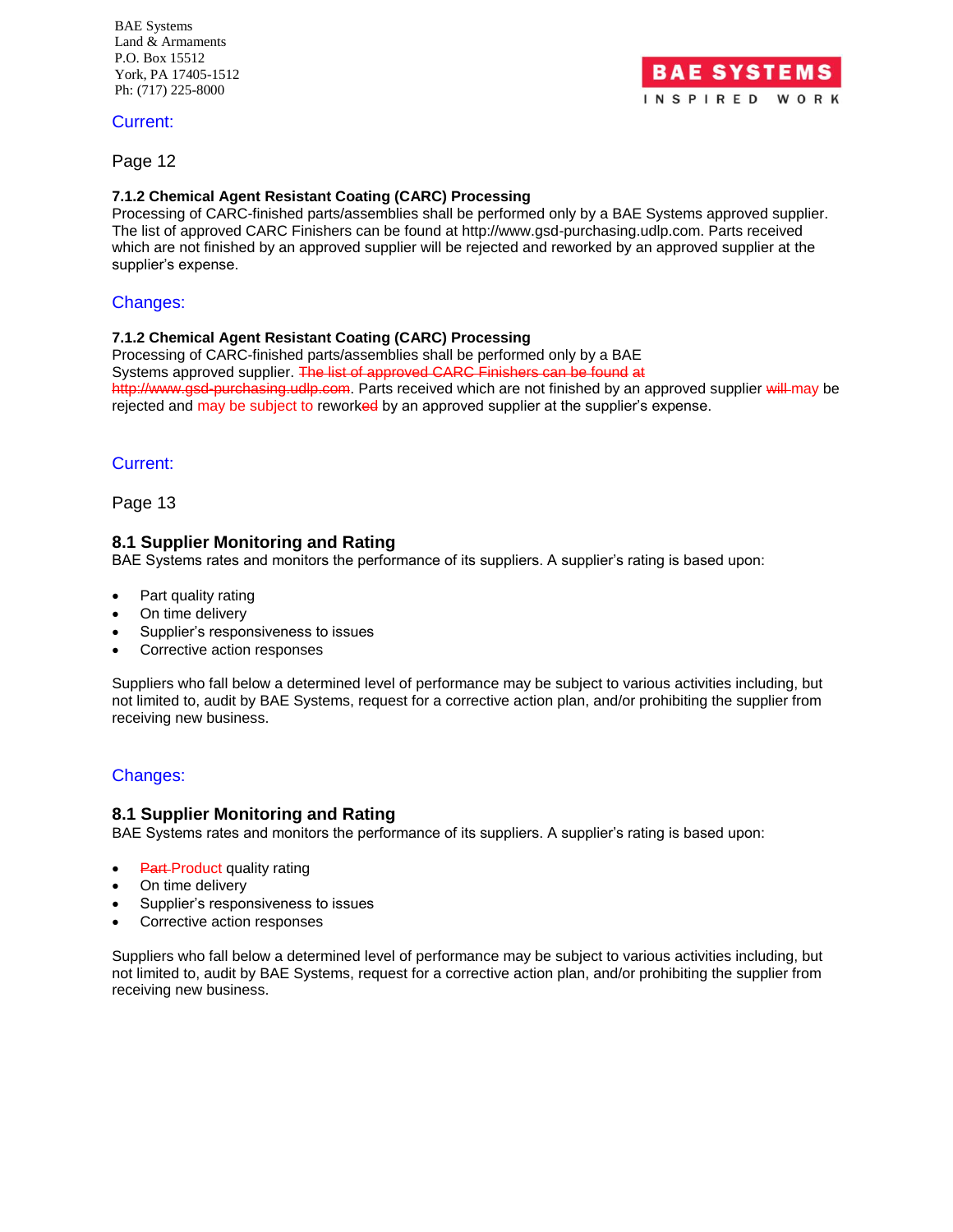#### Current:

Page 13

# **8.2 Quality Management System**

The Supplier shall develop, document, implement and maintain a quality system which ensures compliance to all purchasing agreement requirements. The quality system shall be compliant with ISO 9001-2008 (or latest version), AS 9100, TS 16949, or another auditable quality system approved by BAE Systems. Certification to ISO 9001/AS9100/TS 16949 by a registered third party is preferred. Objective evidence shall be on file verifying that such a system exists, is being maintained, and is compliant with the standard requirements. Procedures and records shall be made available for examination by authorized BAE Systems representatives upon request. BAE Systems reserves the right to audit the Supplier at any time with prior notice.

#### Changes:

# **8.2 Quality Management System**

The Supplier shall develop, document, implement and maintain a quality system which ensures compliance to all purchasing agreement requirements. The quality system shall be compliant with ISO 9001-2008 (or latest version), AS 9100, TS 16949, or another auditable a quality system approved by BAE Systems. Certification to ISO 9001/AS9100/TS 16949 by a registered third party is preferred. Objective evidence shall be on file verifying that such a system exists, is being maintained, and is compliant with the standard requirements. Procedures and records shall be made available for examination by authorized BAE Systems representatives upon request. BAE Systems reserves the right to audit the Supplier at any time with prior notice.

# Current:

Page 13

# **8.3 Inspection and Sampling Plans**

The Supplier will inspect the first piece manufactured for this Purchasing Agreement to all drawing characteristics, drawing notes and Purchasing Agreement requirements and will maintain on file a report which includes the following elements:

- Supplier's name and the manufacturing address
- Purchasing agreement number and line number
- Item number, description, and revision as they appear on the purchasing agreement
- Lot quantity
- Certificate of compliance for the delivered item (as defined by paragraph 8.5)
- Material certificates/ballistic firing records (where applicable)
- Special process certifications (where applicable)
- First Article Test reports (where applicable)
- Production test reports (where applicable)
- Date of last control test and next control test, and, if a control test was performed on the current lot, a copy of the control test report (where applicable)
- Verification of all drawing notes, dimensions, and associated QAP/QAR/SQAP/Specification requirements, with requirements and measured values recorded. **Variable data shall be recorded with actual values measured for each sample.** The supplier shall provide traceability from the measured value to the drawing characteristic (Ex. ballooned drawing (all characteristics, including drawing notes, numbered)
- For assemblies, verification of all component-level drawing notes, dimensions, and associated QAP/QAR/SQAP/Specification requirements, with requirements and measured values recorded. **Variable data shall be recorded with actual values measured for each sample**
- Inspector's name, signature, and date

This First Piece/First Article Inspection report will be submitted to BAE Systems upon request or as required by this Purchasing Agreement.

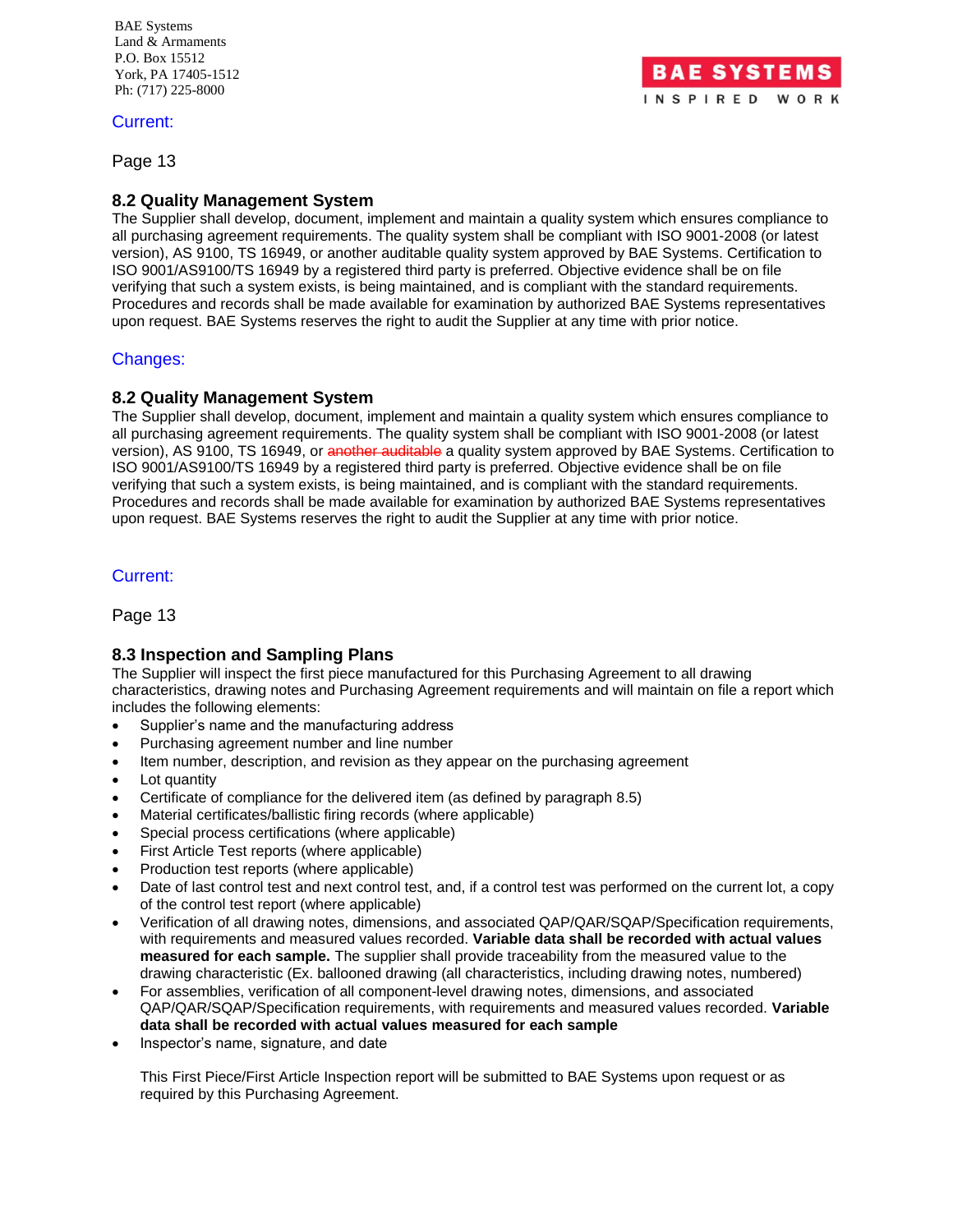INSPIRED WORK

**BAE SYSTEM** 

Following the First Piece/First Article Inspection, the Supplier shall have a process in place which assures that all supplied product is compliant to all Purchasing Agreement requirements. This process may consist of the below C=0 sampling plan, SPC, or any other method which assures that the final shipped product is compliant. BAE Systems reserves the right to request copies of First Piece/First Article and In-process inspection records at any time. Requests for records shall be fulfilled within five (5) business days.

Parts for which the design is proprietary to the Supplier, or their sub-tier supplier, and which are ordered to the Supplier/Sub-tier Supplier's part number shall only require a certificate of conformance from the manufacturer. The Supplier shall maintain records documenting product compliance to all applicable purchasing agreements, drawings, specifications, and standards for a period of seven (7) years after order completion. At the end of this period, the Supplier shall contact BAE Systems and request disposition instructions, which may include authorization to destroy the records or instructions to forward the records to a BAE Systems facility. Table 1 shall be used to determine lot sample size:

Lot Size AQL

.65 1.0 1.5 2.5 4.0 6.5 10 2-8 \* \* \* 5 3 2 2 9-15 \* 13 8 5 3 2 2 16-25 20 13 8 5 3 3 2 26-50 20 13 8 5 5 5 3 51-90 20 13 8 7 6 5 4 91-150 20 13 12 11 7 6 5 151-280 20 20 19 13 10 7 6 281-500 47 29 21 16 11 9 7 501-1200 47 34 27 19 15 11 8 1201-3200 53 42 35 23 18 13 9 3201-10000 68 50 38 29 22 15 9 10001-35000 77 60 46 35 29 15 9 35001-150000 96 74 56 40 29 15 9 150001-500000 119 90 64 40 29 15 9 >500000 143 102 64 40 29 15 9 Table 1: Lot Sample Size Based on AQL Level

\* indicates 100% inspection

Accept on 0 rejects, reject on 1 or more rejections

Use AQL 4.0 as a minimum for all characteristics that are used to validate the control of the process and other characteristics, unless another method of control is identified and approved. Use the VIR system to request approval of alternate methods of control.

The following situations shall not utilize this C=0 Plan:

- $\Box$  Visual weld inspection shall be 100% or per applicable specification requirements
- □ Verification/validation of finishing processes shall be performed on each
- $\Box$  manufacturing lot unless a higher frequency is required by the relevant specification
- $\Box$  Non-Destructive Evaluation (NDE) / Non-Destructive Testing (NDT)
- $\Box$  Frequency-based testing such as sample/quantity or sample/time period
- $\Box$  Fastener quality assurance requirements

# Changes:

#### **8.3 Inspection and Sampling Plans**

The Supplier will inspect the first piece manufactured for this Purchasing Agreement to all drawing characteristics, drawing notes and Purchasing Agreement requirements and will maintain on file a report which includes the following elements: (Note: If product under this purchasing agreement has been in continuous production and has not been changed since last order, the first piece requirement may be waived.):

- Supplier's name and the manufacturing address
- Purchasing agreement number and line number
- Item number, description, and revision as they appear on the purchasing agreement
- Lot quantity
- Certificate of compliance for the delivered item (as defined by paragraph 8.5)
- Material certificates/ballistic firing records (where applicable)
- Special process certifications (where applicable)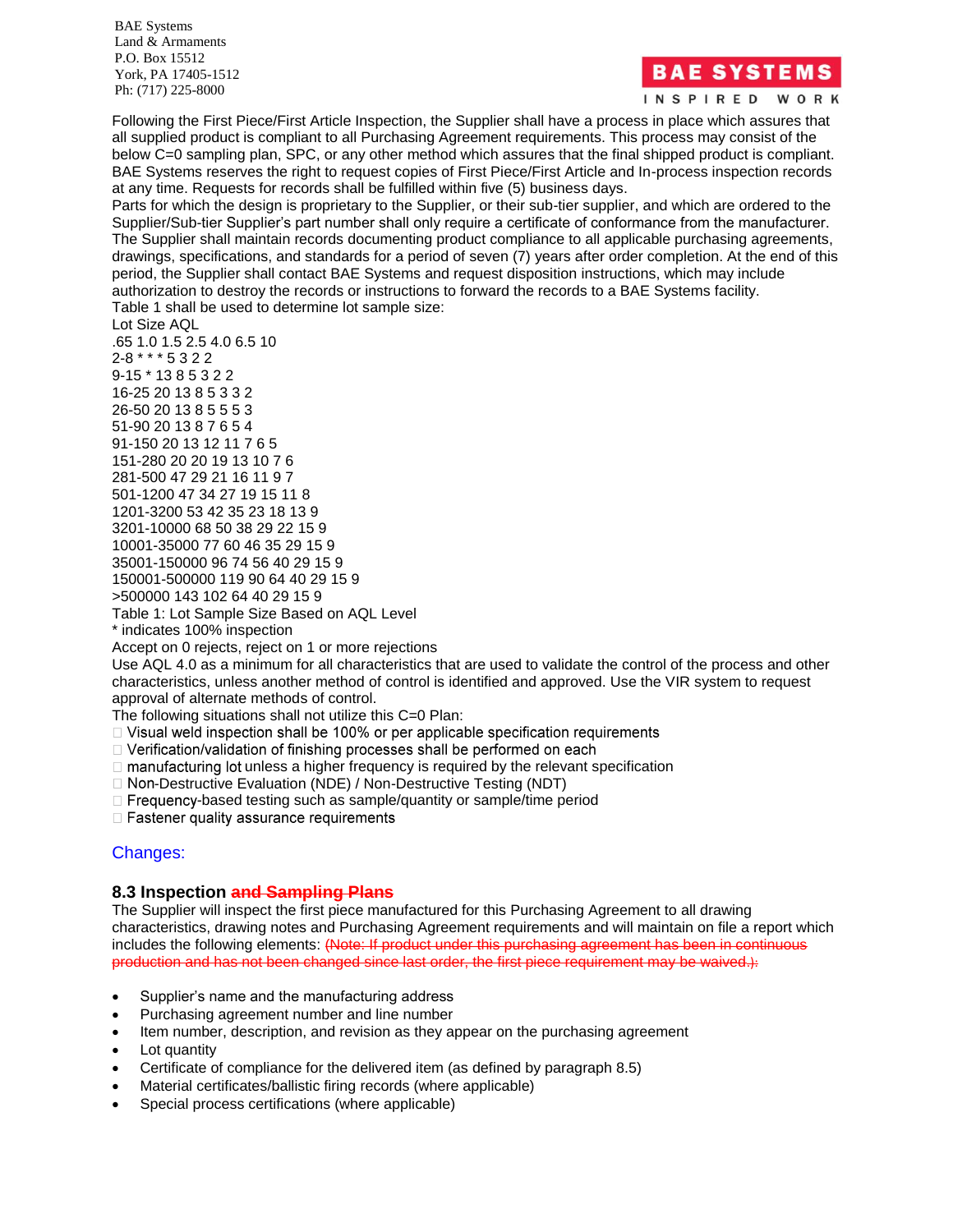- First Article Test reports (where applicable)
- Production test reports (where applicable)
- Date of last control test and next control test, and, if a control test was performed on the current lot, a copy of the control test report (where applicable)

**BAE SYSTEMS** INSPIRED WORK

- Verification of all drawing notes, dimensions, and associated QAP/QAR/SQAP/Specification requirements, with requirements and measured values recorded. **Variable data shall be recorded with actual values measured for each sample.** The supplier shall provide traceability from the measured value to the drawing characteristic (Ex. ballooned drawing (all characteristics, including drawing notes, numbered)
- For assemblies, verification of all component-level drawing notes, dimensions, and associated QAP/QAR/SQAP/Specification requirements, with requirements and measured values recorded. **Variable data shall be recorded with actual values measured for each sample**
- Inspector's name, signature, and date

This First Piece/First Article Inspection report will be submitted to BAE Systems upon request or as required by this Purchasing Agreement. BAE Systems reserves the right to request additional copies of First Piece/First Article and In-process inspection records at any time. Requests for records shall be fulfilled within five (5) business days.

Following the First Piece/First Article Inspection, the Supplier shall have a process in place which assures that all supplied product is compliant to all Purchasing Agreement requirements. This process may consist of a C=0 sampling plan (when required by contract), SPC, or any other method which assures that the final shipped product is compliant. If required by contract supplier may be required to submit plan to BAE for approval by the Supplier Quality Manager. Record of plan approval shall be kept on file with the first piece acceptance documentation.

Inspection requirements for certain special processes, testing, and fasteners:

- Visual weld inspection shall be 100% or per applicable specification requirements

- Verification/validation of finishing processes shall be performed on each manufacturing lot unless a higher frequency is required by the relevant specification

- Non-Destructive Evaluation (NDE) / Non-Destructive Testing (NDT) as required by specification/contract.

- Frequency based testing such as sample/quantity or sample/time period shall be followed.

- Recognized fastener quality assurance requirements shall be followed.

Following the First Piece/First Article Inspection, the Supplier shall have a process in place which assures that all supplied product is compliant to all Purchasing Agreement requirements. This process may consist of the below C=0 sampling plan, SPC, or any other method which assures that the final shipped product is compliant.

BAE Systems reserves the right to request copies of First Piece/First Article and In-process inspection records at any time. Requests for records shall be fulfilled within five (5) business days.

Parts for which the design is proprietary to the Supplier, or their sub-tier supplier, and which are ordered to the Supplier/Sub-tier Supplier's part number shall only require a certificate of conformance from the manufacturer.

The Supplier shall maintain records documenting product compliance to all applicable purchasing agreements, drawings, specifications, and standards for a period of seven (7) years after order completion. At the end of this period, the Supplier shall contact BAE Systems and request disposition instructions, which may include authorization to destroy the records or instructions to forward the records to a BAE Systems facility.

Table 1 shall be used to determine lot sample size: Lot Size AQL .65 1.0 1.5 2.5 4.0 6.5 10 2-8 \* \* \* 5 3 2 2 9-15 \* 13 8 5 3 2 2 16-25 20 13 8 5 3 3 2 26-50 20 13 8 5 5 5 3 51-90 20 13 8 7 6 5 4 91-150 20 13 12 11 7 6 5 151-280 20 20 19 13 10 7 6 281-500 47 29 21 16 11 9 7 501-1200 47 34 27 19 15 11 8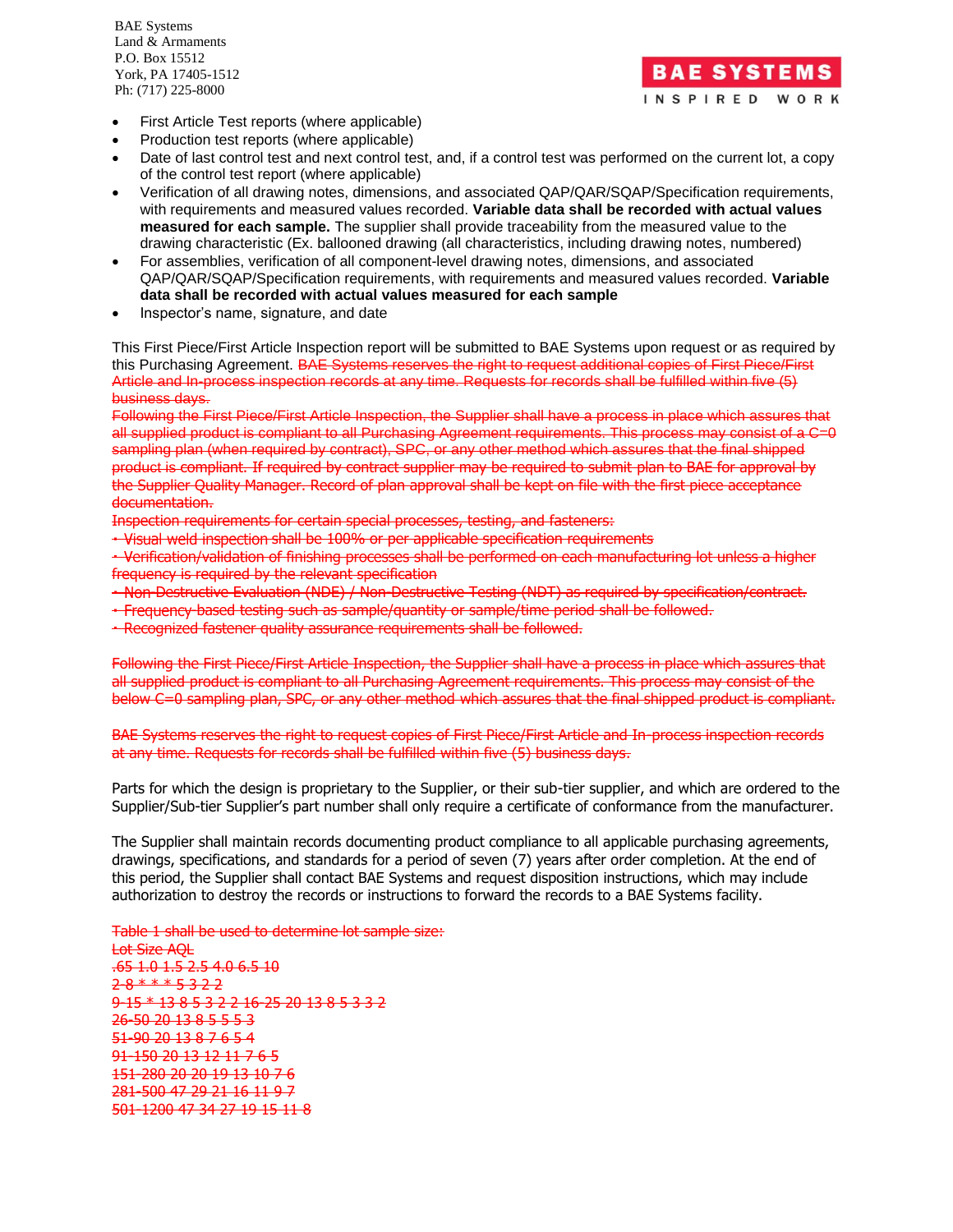

1201-3200 53 42 35 23 18 13 9

3201-10000 68 50 38 29 22 15 9 10001-35000 77 60 46 35 29 15 9 35001-150000 96 74 56 40 29 15 9 150001-500000 119 90 64 40 29 15 9 >500000 143 102 64 40 29 15 9 Table 1: Lot Sample Size Based on AQL Level

\* indicates 100% inspection

Accept on 0 rejects, reject on 1 or more rejections

Use AQL 4.0 as a minimum for all characteristics that are used to validate the control of the process and other characteristics, unless another method of control is identified and approved. Use the VIR system to request approval of alternate methods of control.

The following situations shall not utilize this C=0 Plan:

- Verification/validation of finishing processes shall be performed on each

- manufacturing lot unless a higher frequency is required by the relevant specification

- Non-Destructive Evaluation (NDE) / Non-Destructive Testing (NDT)
- Frequency based testing such as sample/quantity or sample/time period
- Fastener quality assurance requirements

# Current:

Page 15

# **8.4 Measuring and Test Equipment**

The Supplier shall establish and maintain a documented calibration system to verify conformity of all measuring and test equipment (M&TE) such as gages, tools, jigs, fixtures and dies used to verify conformity to requirements. This system shall comply, at a minimum, to the requirements of ISO9001:2008.

Outside calibration and inspection/test services used shall maintain a system in accordance with a recognized standard such as ISO 10012, ANSI/NCSL Z540, or ISO 17025 and shall address the criteria described in the selected standard. Additional calibration system requirements imposed by applicable specifications must be included in the Supplier's calibration system.

# Changes:

#### **8.4 Measuring and Test Equipment**

The Supplier shall establish and maintain a documented calibration system to verify conformity of all measuring and test equipment (M&TE) such as gages, tools, jigs, fixtures and dies used to verify conformity to requirements. This system shall comply, at a minimum, to the requirements of ISO9001:2008. This system shall be compliant with ISO 9001:2008 (or latest version), AS 9100, TS 16949, or shall be approved by BAE Systems.

Outside calibration and inspection/test services used shall maintain a system in accordance with a recognized standard such as ISO 10012, ANSI/NCSL Z540, or ISO 17025 and shall address the criteria described in the selected standard.

Additional calibration system requirements imposed by applicable specifications must be included in the Supplier's calibration system.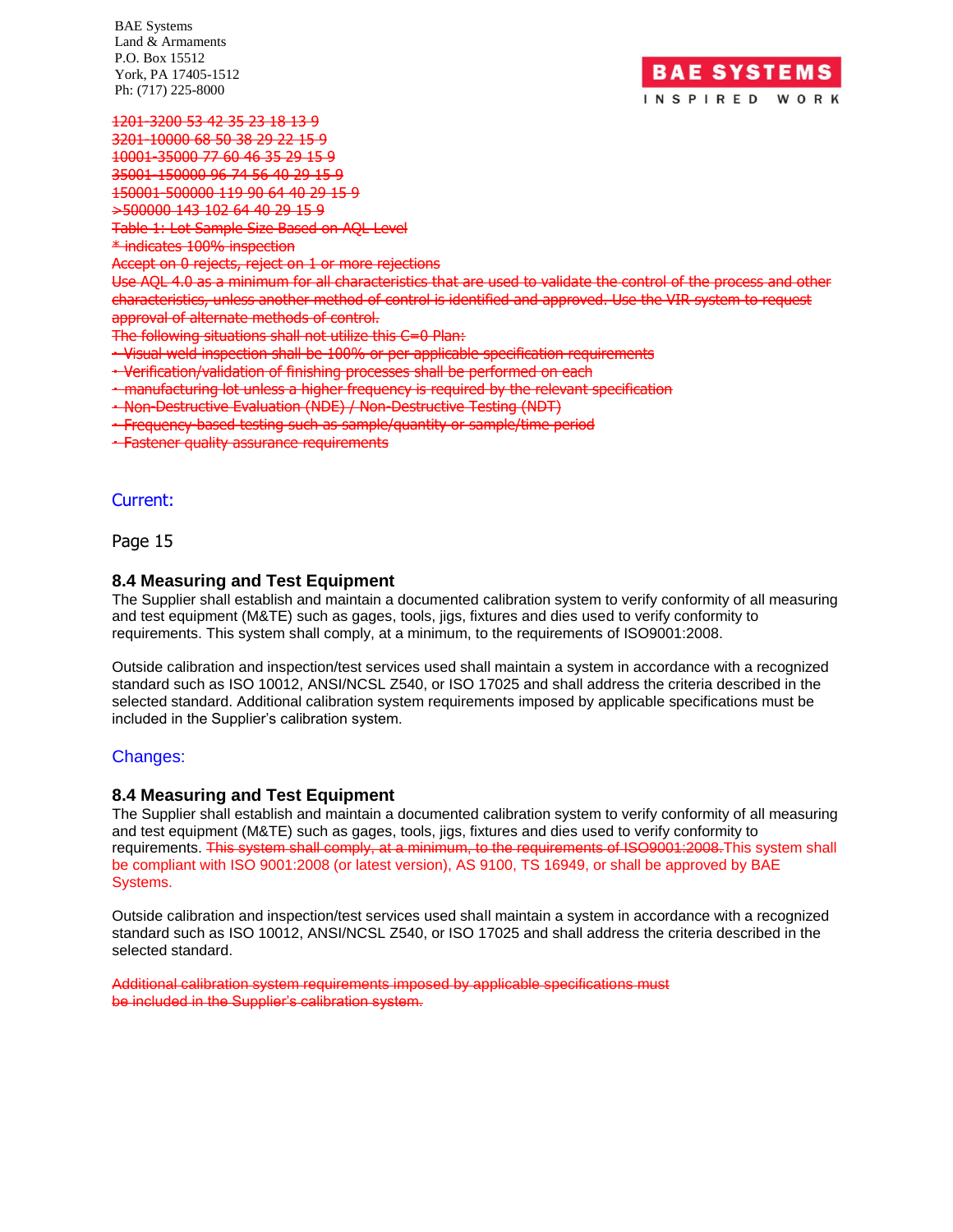# Current:

Page 15

# **8.5 Certificate of Compliance**

The Supplier shall generate and provide as required by the purchasing agreement, a Certificate of Compliance stating that the product/service meets all of the requirements of the purchasing agreement and its technical data package at the prescribed revision level. The instructions for submitting the Certificate of Compliance shall be as defined by CDR. This certificate, signed by an authorized representative, shall contain the following information:

- Supplier's name and address
- BAE Systems' purchasing agreement number and line number
- BAE Systems' item number, description, and revision as specified on the
- purchasing agreement
- **Quantity**
- Material and test specifications and their revisions (as applicable)
- Raw material heat/lot number (as applicable)
- Reference to raw material test reports, traceable by heat/lot number (as applicable)
- Exceptions, including waivers and deviations (as applicable)
- Signature, printed name, and title of signer
- Date

BAE Systems reserves the right to request a Certificate of Compliance be generated for any specified item(s) regardless of whether a requirement for the certificate is included in the purchasing agreement.

#### Changes:

# **8.5 Certificate of Compliance**

The Supplier, when required by the purchasing agreement or upon request by BAE Systems, shall generate and provide as required by the purchasing agreement, a Certificate of Compliance. stating that the product/service meets all of the requirements of the purchasing agreement and its technical data package at the prescribed revision level. The instructions for submitting the Certificate of Compliance shall be as defined by CDR. This certificate, signed by an authorized representative, shall contain the following information:

- Supplier's name and address
- BAE Systems' purchasing agreement number and line number
- BAE Systems' item number, description, and revision as specified on the
- purchasing agreement
- **Quantity**
- Material and test specifications and their revisions (as applicable)
- Raw material heat/lot number (as applicable)
- Reference to raw material test reports, traceable by heat/lot number (as
- applicable)
- A statement that the product/service meets all of the requirements of the purchasing agreement and its technical data package at the prescribed revision level.
- Exceptions, including waivers and deviations (as applicable)
- Signature, printed name, and title of signer
- Date

BAE Systems reserves the right to request a Certificate of Compliance be generated for any specified item(s) regardless of whether a requirement for the certificate is included in the purchasing agreement.

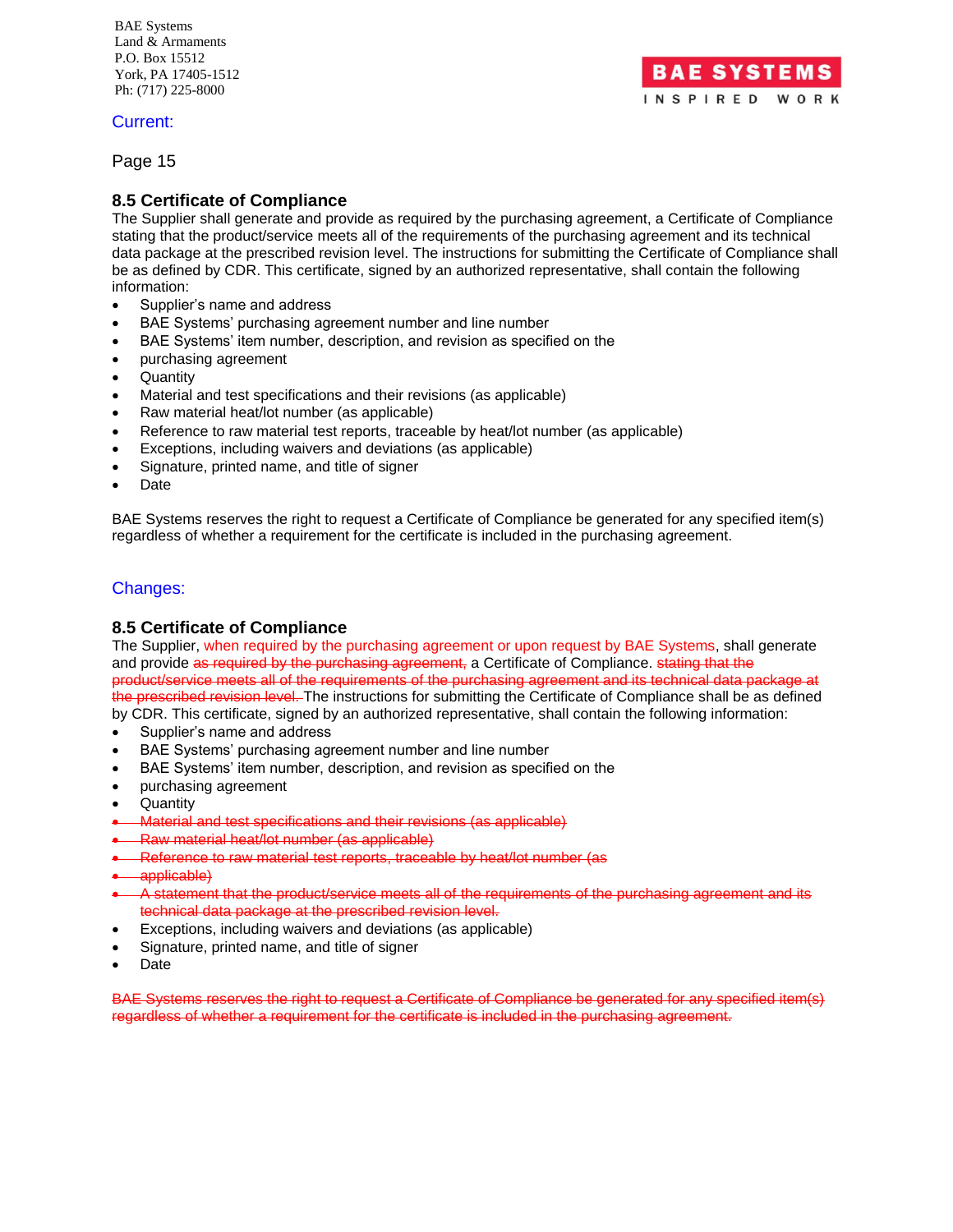#### Current:

Page 15

#### **8.6 Non-conforming Material**

The Supplier is responsible for establishing controls to ensure that products not conforming to the Purchasing Agreement are identified, segregated, dispositioned and controlled to prevent inadvertent use. All costs associated with non-conforming material, including freight, handling, material replacement, inspection, rework, etc., may be charged back to the Supplier.

**BAE SYSTEM** INSPIRED WORK

When non-conforming items are to be returned to the Supplier, the Supplier shall provide a Return Material Authorization (RMA) number within 24 hours of notification. Failure to provide the RMA number within the specified time authorizes BAE Systems to return the items at its discretion.

In the event that the Supplier identifies a non-conformance which they are not authorized to correct (i.e. repair or use as-is dispositions), the Supplier shall provide written notification to the appropriate BAE Systems APR within 24 hours of discovery and provide complete traceability information for all known or suspect nonconforming product shipped, including but not limited to identification of batch/lot number, purchase order, part identification, and dates of shipment. The non-conforming items shall be quarantined at all BAE Systems/Supplier's facility until BAE Systems provides disposition instructions.

Where non-conforming items pose a risk to BAE Systems' production schedule, BAE Systems reserves the right to request the Supplier provide on-site support to screen for and/or correct the issue. Upon request, the Supplier shall arrange for on-site support within 24 hours of receipt of the request. Failure to provide on-site support authorizes

BAE Systems to contract third-party support at the Supplier's expense.

#### Changes:

#### **8.6 Non-conforming Material**

The Supplier is responsible for establishing controls to ensure that products not conforming to the Purchasing Agreement are identified, segregated, dispositioned and controlled to prevent inadvertent use. All costs associated with non-conforming material, including freight, handling, material replacement, inspection, rework, etc, may be charged back to the Supplier.

When non-conforming items are to be returned to the Supplier, the Supplier shall provide a Return Material Authorization (RMA) number within 24 hours of notification. Failure to provide the RMA number within the specified time authorizes BAE Systems to return the items at its

discretion.

In the event that the Supplier identifies a non-conformance which they are not authorized to correct (i.e. repair or use as-is dispositions), the Supplier shall provide written notification, through submission of a VIR, to the appropriate BAE Systems APR within 24 hours of discovery and provide complete traceability information for all known or suspect nonconforming product shipped, including but not limited to identification of batch/lot number, purchase order, part identification, and dates of shipment. The non-conforming items shall be quarantined at all BAE Systems/Supplier's facility until BAE Systems provides disposition instructions.

Where non-conforming items pose a risk to BAE Systems' production schedule, BAE Systems reserves the right to request the Supplier provide on-site support to screen for and/or correct the issue. Upon request, the Supplier shall arrange for on-site support within 24 hours of receipt of the request. Failure to provide on-site support authorizes BAE Systems to contract third-party support at the Supplier's expense.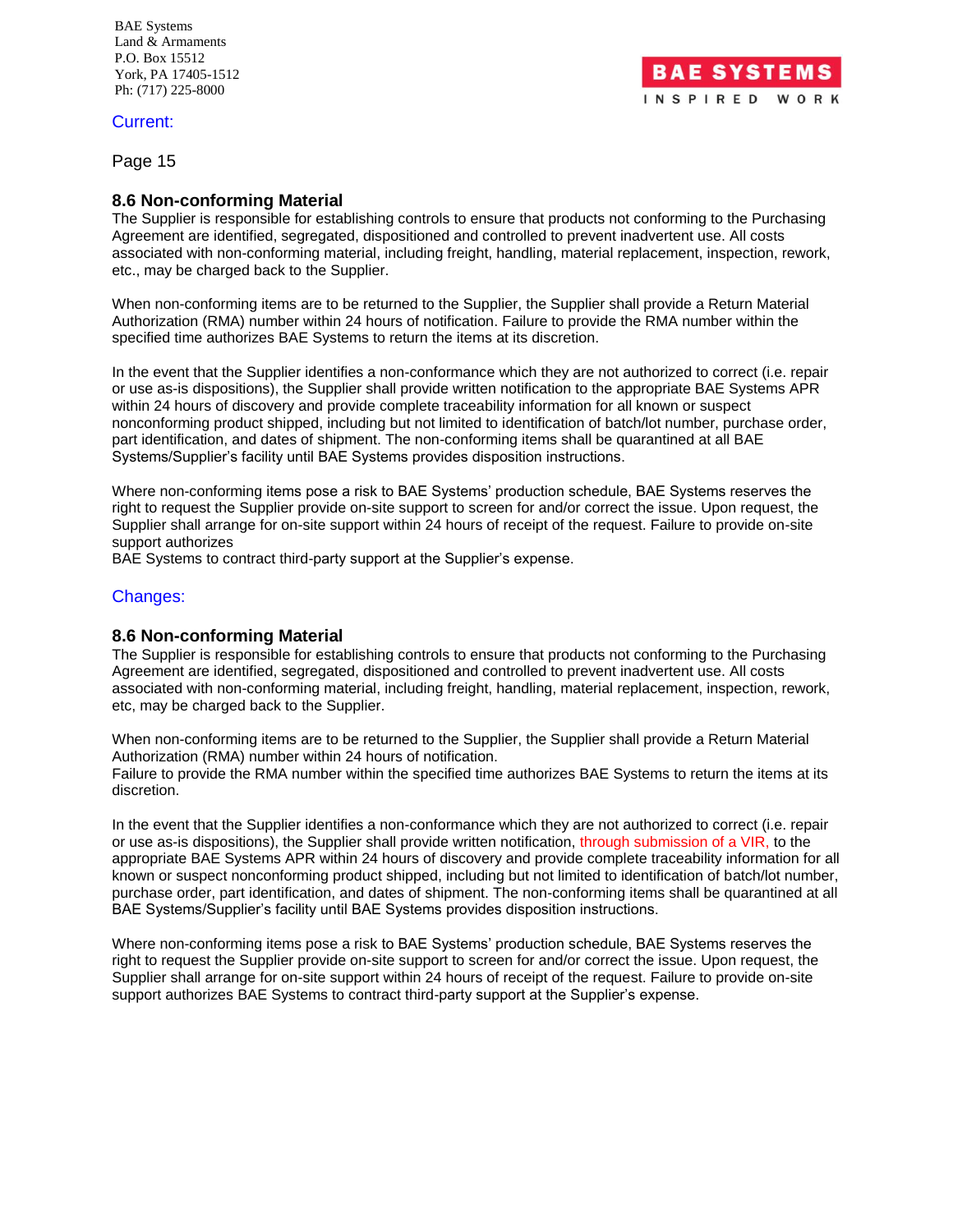#### Current:

Page 16

# **8.8 Material Review Board (MRB)**

The supplier may not repair non-conforming items or determine that the item may be used as-is unless written authorization is incorporated into the purchasing agreement. These dispositions are defined as follows:

- Repair: correction of the non-conformance resulting in a functional item, but where the item does not meet all of the requirements of the TDP
- Use As-is: the determination that the non-conformance does not impact the function of the item even though it does not meet all of the requirements of the TDP

# Changes:

# **8.8 Material Review Board (MRB)**

The supplier may not repair non-conforming items or determine that the item may be used as-is unless written authorization is incorporated into the purchasing agreement. These dispositions are defined as follows:

- Repair: correction of the non-conformance resulting in a functional item, but where the item does not meet all of the requirements of the TDP
- Use As-is: the determination that the non-conformance does not impact the form, fit, or function of the item even though it does not meet all of the requirements of the TDP

# Current:

Page 17

#### **8.10 Written Corrective Action Requests (WCAR)**

In the event that the Supplier receives a WCAR related to or similar to product or processes provided to BAE Systems from the Defense Contract Management Agency (DCMA), the Supplier is required to notify BAE Systems Supplier Quality Assurance of the WCAR record and the scope of the issue, regardless of the perceived impact to parts or services supplied to BAE Systems.

# Changes:

#### **8.10 Written Corrective Action Requests (WCAR)**

In the event that the Supplier receives a WCAR related to or similar to product or processes provided to BAE Systems from the Defense Contract Management Agency (DCMA), the Supplier is required to notify their BAE Systems APR Supplier Quality Assurance of the WCAR record and the scope of the issue, regardless of the perceived impact to parts or services supplied to BAE Systems.

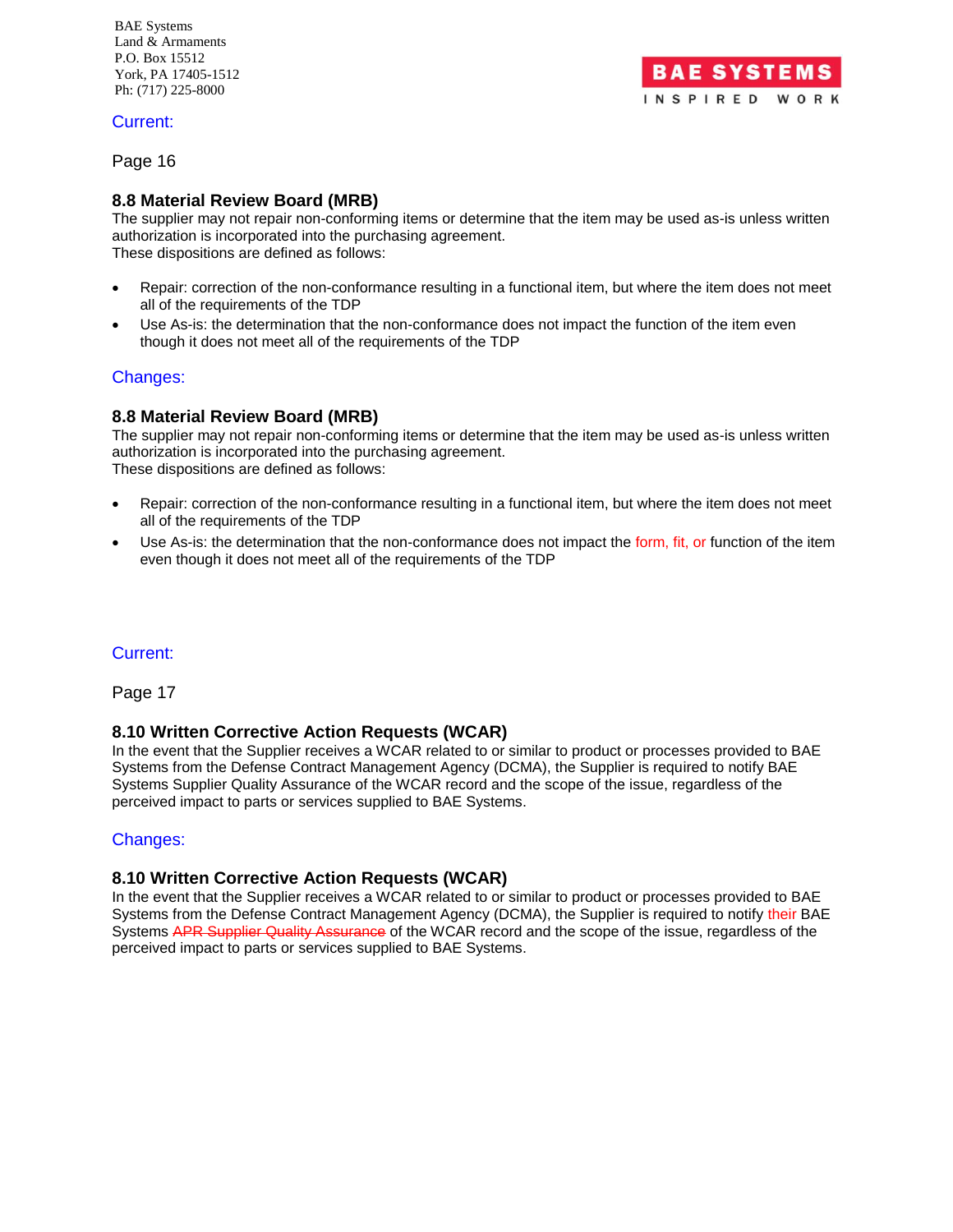#### Current:

Page 17

# **9.1 Cleanliness and Preservation**

The Supplier shall furnish parts/components which are free of mill scale, rust, carbon deposit, weld spatter, or any surface contaminant that would be detrimental appearance or functional performance (i.e. would prevent proper adhesion of coatings). Unless otherwise specified, bare metal surfaces, ferrous and non-ferrous, shall be protected from corrosion for a minimum of sixty (60) days from the date of shipment. Technical information regarding the preservative used shall be maintained on file by the supplier and made available to BAE Systems upon request.

Any openings on components, such as electrical connectors, hydraulic/pneumatic fittings/ports, bare machined holes, and fuel ports, shall be properly plugged or capped to prevent internal contamination.

# Changes:

#### **9.1 Cleanliness and Preservation**

The Supplier shall furnish parts/components which are free of mill scale, rust, carbon deposit, weld spatter, or any surface contaminant that would be detrimental to the appearance or functional performance (i.e. would prevent proper adhesion of coatings). Unless otherwise specified by contractual document, bare metal surfaces, ferrous and non-ferrous, shall be protected from corrosion for a minimum of sixty (60) days from the date of shipment. Technical information regarding the preservative used shall be maintained on file by the supplier and made available to BAE Systems upon request.

Any openings on components, such as electrical connectors, hydraulic/pneumatic fittings/ports, bare machined holes, and fuel ports, shall be properly plugged or capped to prevent internal contamination.

#### Current:

Page 18

#### **9.3 Hazardous Material Control**

In order to assure the proper storage, handling, use, and disposal of hazardous or potentially hazardous materials, every container shall be clearly marked with the following, as a minimum:

- Product Name
- Manufacturer's Name
- Manufacturer's Part Number
- Manufacturer's Batch Number or Lot Number
- Date of Manufacture
- Expiration Date, per manufacturer's specification
- Federal Hazardous Chemical Label (OSHA 1910, 1200 Compliant)
- BAE Systems Purchasing Agreement Number
- BAE Systems Item Number
- Applicable DOT/UN Placard/Labels

In addition, all products containing Volatile Organic Compounds (VOCs), such as paint, must be labeled by the manufacturer in accordance with applicable state and/or federal codes.

A copy of the Material Safety Data Sheet (MSDS) shall accompany each shipment.

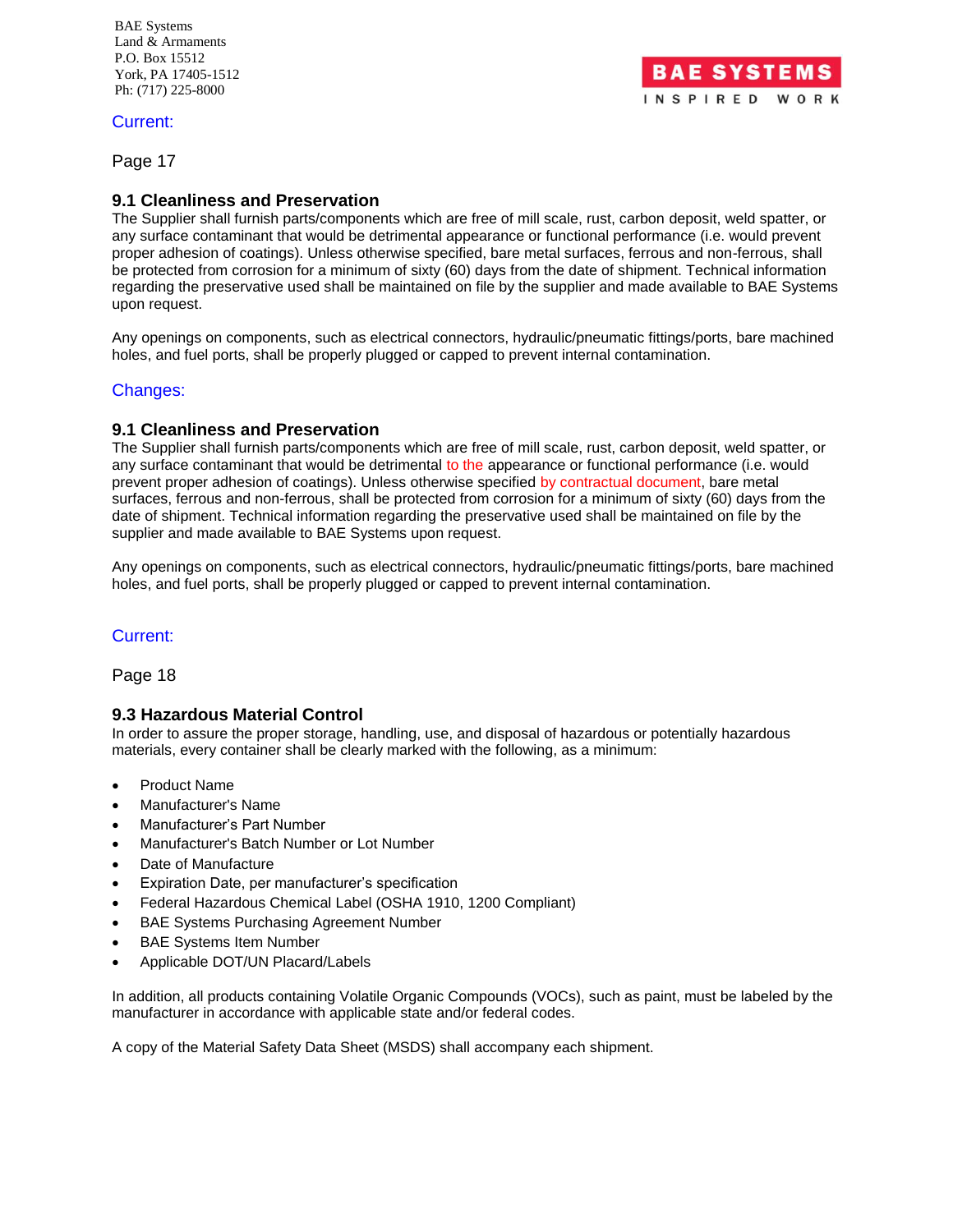# Changes:

## **9.3 Hazardous Material Control**

In order to assure the proper storage, handling, use, and disposal of hazardous or potentially hazardous materials, every container shall be clearly marked with the following, as a minimum:

- Product Name
- Manufacturer's Name
- Manufacturer's Part Number
- Manufacturer's Batch Number or Lot Number
- Date of Manufacture
- Expiration Date, per manufacturer's specification
- Federal Hazardous Chemical Label (OSHA 1910, 1200 Compliant)
- BAE Systems Purchasing Agreement Number
- BAE Systems Item Number
- Applicable DOT/UN Placard/Labels

In addition, all products shall be shipped in accordance with all DOT/UN requirements and all products containing Volatile Organic Compounds (VOCs), such as paint, must be labeled by the manufacturer in accordance with applicable state and/or federal codes.

A copy of the Material Safety Data Sheet (MSDS) shall accompany each shipment.